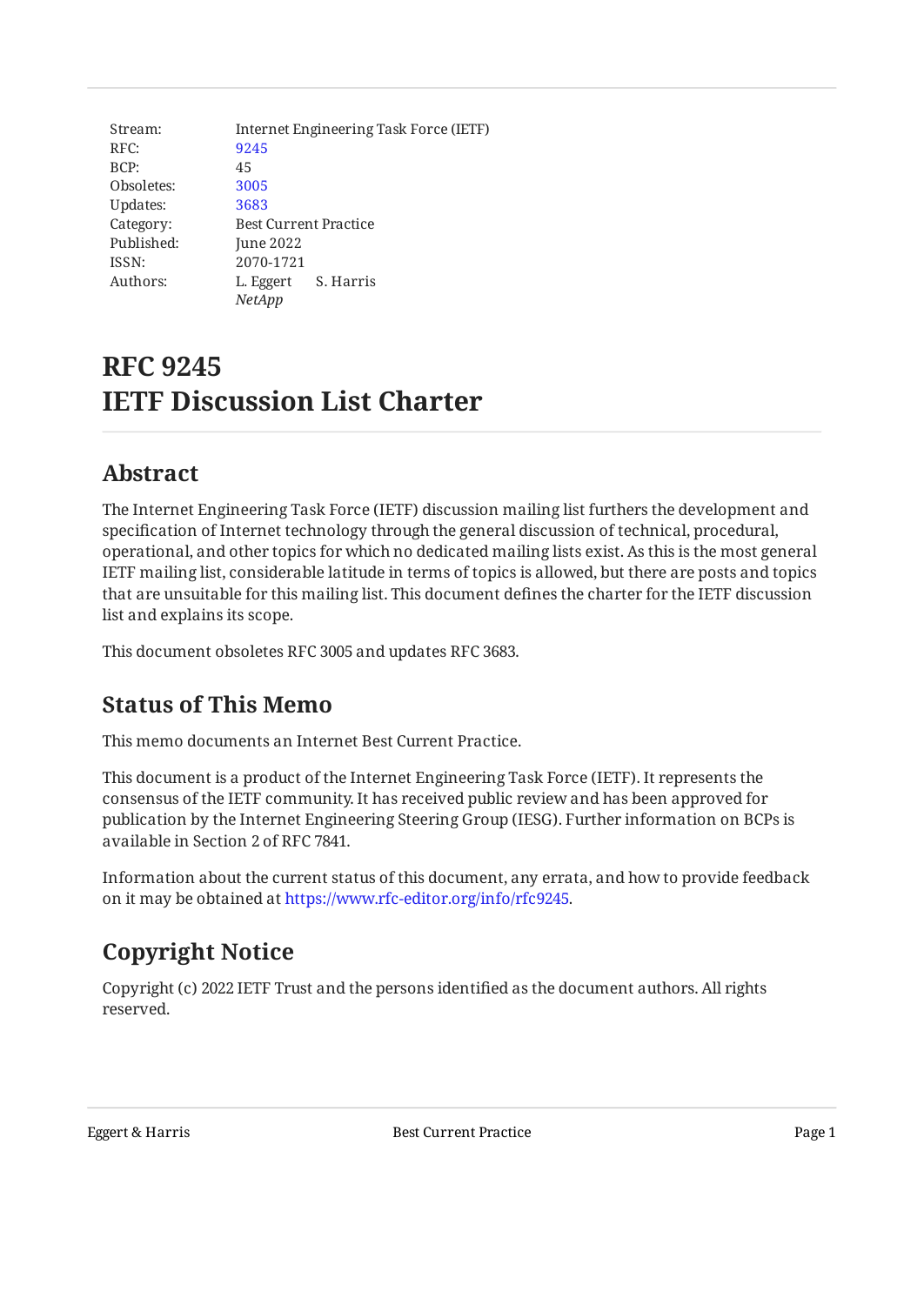This document is subject to BCP 78 and the IETF Trust's Legal Provisions Relating to IETF Documents (<https://trustee.ietf.org/license-info>) in effect on the date of publication of this document. Please review these documents carefully, as they describe your rights and restrictions with respect to this document. Code Components extracted from this document must include Revised BSD License text as described in Section 4.e of the Trust Legal Provisions and are provided without warranty as described in the Revised BSD License.

This document may contain material from IETF Documents or IETF Contributions published or made publicly available before November 10, 2008. The person(s) controlling the copyright in some of this material may not have granted the IETF Trust the right to allow modifications of such material outside the IETF Standards Process. Without obtaining an adequate license from the person(s) controlling the copyright in such materials, this document may not be modified outside the IETF Standards Process, and derivative works of it may not be created outside the IETF Standards Process, except to format it for publication as an RFC or to translate it into languages other than English.

### <span id="page-1-0"></span>**[Table of Contents](#page-1-0)**

- [1](#page-1-1). [Introduction](#page-1-1)
- [2](#page-2-0). [Charter for the IETF Discussion List](#page-2-0)
- [3](#page-3-0). [Moderation](#page-3-0)
- [4](#page-3-1). [Security Considerations](#page-3-1)
- [5](#page-3-2). [IANA Considerations](#page-3-2)
- [6](#page-4-0). [References](#page-4-0)
	- [6.1.](#page-4-1) [Normative References](#page-4-1)
	- [6.2.](#page-4-2) [Informative References](#page-4-2)
- [Acknowledgements](#page-5-0)
- [Authors' Addresses](#page-6-0)

#### <span id="page-1-1"></span>**[1. Introduction](#page-1-1)**

The IETF discussion list [IETF-DISCUSS] furthers the development and specification of Internet technology through the general discussion of technical, procedural, operational, and other topics for which no dedicated mailing lists exist. As this is the most general IETF mailing list, considerable latitude in terms of topics is allowed. However, there are posts and topics that are unsuitable for this mailing list. This document defines the charter for the IETF discussion list and explains its scope.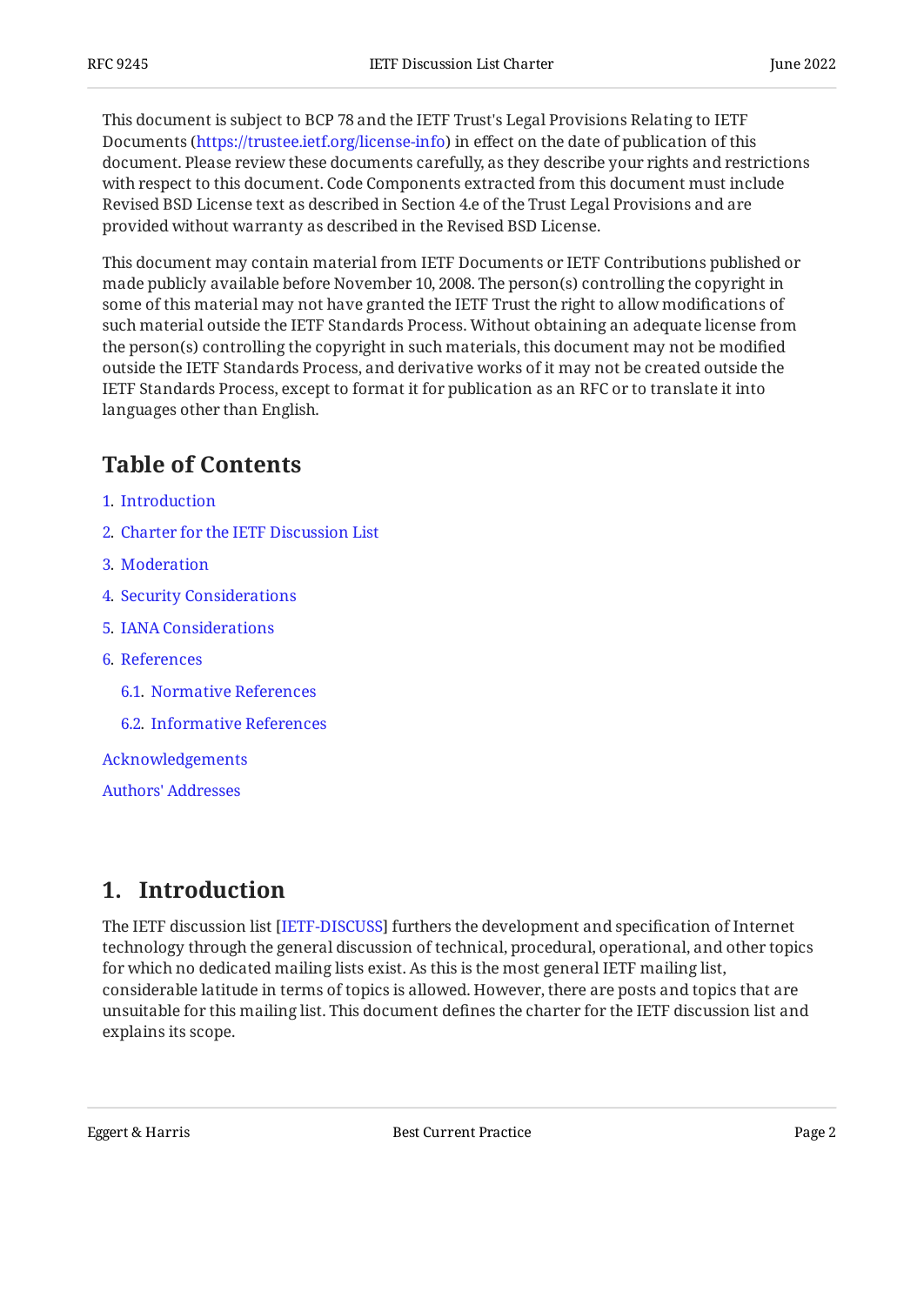The IETF Note Well [NOTE-WELL] applies to discussions on the IETF discussion list and all other IETF mailing lists, and requires conformance with the IETF Guidelines for Conduct [RFC7154] and the Anti-Harassment Policy [RFC7776], among others.

This document obsoletes [RFC3005], as it documents the use of other mailing lists for discussions that were previously in scope for the IETF discussion list, refers to applicable policies such as the Guidelines for Conduct [RFC7154] and the Anti-Harassment Policy [RFC7776], and clarifies moderationprocedures. It also updates part of Section 1 of [RFC3683], which copies the list of "inappropriate postings" from [RFC3005]. The list in [RFC3683] is hence updated by the new list in  $\,$ [Section 2.](#page-2-0)

### <span id="page-2-0"></span>**[2. Charter for the IETF Discussion List](#page-2-0)**

The IETF discussion list is meant for discussions for which a more appropriate list does not exist, such as discussions that do not fall within the scope of any working group, area, or other established list. When there is an existing venue for discussion, this should be noted and discussion should be moved there.

When no dedicated mailing list exists for a topic, it may be preferable to request that one be created [[NON-WG-LISTS\]](#page-4-6) rather than discuss it on the IETF discussion list. Availability of the new list may be announced on the IETF discussion list and on other related lists, such as area lists.

Appropriate postings to the IETF discussion list include:

- $\bullet$  Initial discussion of technical issues that are candidates for IETF work, but appropriate mailing lists have not yet been identified.
- $\bullet$  Questions and clarifications concerning practical aspects of IETF meetings, although most of these topics are better brought up on the discussion list for IETF LLC administrative issues [[ADMIN-DISCUSS\]](#page-4-7) or the attendee discussion list for a given IETF meeting.
- Announcements of conferences, events, or activities that are sponsored or endorsed by the IETF, IRTF, IAB or the Internet Society, although the IETF announcement list [[IETF-](#page-4-8)[ANNOUNCE](#page-4-8)] is the preferred list for these.
- $\bullet$  Discussions of IETF direction, policy, and the standards process in general, when a more suitable list (such as the discussion list for IETF LLC administrative issues [ADMIN-DISCUSS], the IAB discussion list for architectural issues [ARCH-DISCUSS], a meeting attendees list, a process-oriented WG list, etc.) cannot be identified.

These topics used to be in scope for the IETF discussion list, but have since moved to dedicated lists:

- $\bullet$  Last Call discussions of documents now take place on the IETF Last Calls mailing list [\[LAST-](#page-4-10). [CALLS\]](#page-4-10)
- $\bullet$  Discussion of IETF administrative policies now takes place on the discussion list for IETF LLC administrative issues [\[ADMIN-DISCUSS\]](#page-4-7).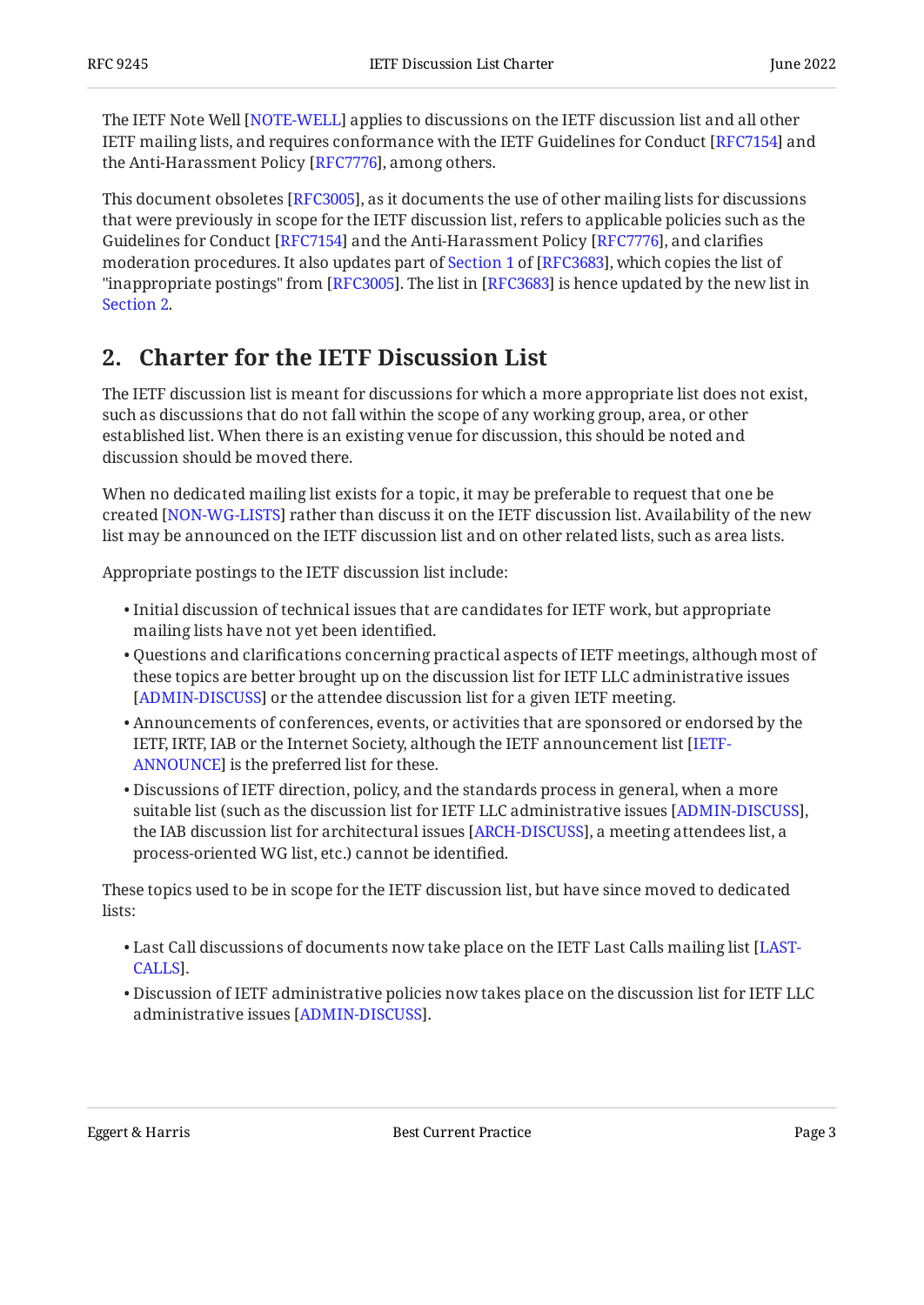Inappropriate postings include:

- Advertising and other unsolicited bulk e-mail •
- Discussion of subjects unrelated to IETF policy, meetings, activities, or technical topics •
- $\bullet$  Uncivil commentary, regardless of the general subject, per the IETF Note Well [\[NOTE-WELL](#page-4-4)]
- Announcements of conferences, events, or activities that are not sponsored or endorsed by the IETF, IRTF, IAB, or the Internet Society.

#### <span id="page-3-0"></span>**[3. Moderation](#page-3-0)**

The IETF Chair appoints *Moderators* (previously known as the "sergeant-at-arms") for the IETF discussion list that are empowered to restrict posting by a person, or to an email thread, when the content is inappropriate and represents a pattern of abuse. They are encouraged to take into account the overall nature of the postings by an individual and whether particular postings are typical or an aberration.

Moderation of the IETF discussion list, including the handling of any appeals, is guided by the IETF discussion list charter specified in [Section 2,](#page-2-0) and the related guidance from [Section 1](#page-1-1) that applies to all mailing lists. The moderators are selected from within the community to moderate the community. Because the IESG and IAB are in the appeals chain for moderator decisions (see below), the IETF Chair therefore should not appoint a moderator who is serving in such a role. If a moderator is selected for the IESG or IAB, they will step down from the moderator team.

Apart from appointing moderators, the IETF Chair should refrain from the day-to-day operation and management of the moderator team. The moderator team will independently define, publish, and execute their role; see the current set of operating procedures [\[MOD-SOP](#page-4-11)] and abuse patterns [MOD-UPC]. The moderator team should reach out to the IETF Chair for any conflict resolution in a timely manner.

Because a moderator serves at the discretion of the IETF Chair -- even if the IETF Chair is not otherwise involved in the operation of the moderator team -- any moderator decision can be appealed to the IETF Chair, per [[RFC2026\]](#page-4-13). Decisions by the IETF Chair can be appealed to the IESG as whole, again per [[RFC2026\]](#page-4-13).

#### <span id="page-3-1"></span>**[4. Security Considerations](#page-3-1)**

The usual security considerations [[RFC3552\]](#page-4-14) do not apply to this document.

Potential abuse of the moderation process for the suppression of undesired opinions is counteracted by the availability of an appeals process, per [Section 3.](#page-3-0)

#### <span id="page-3-2"></span>**[5. IANA Considerations](#page-3-2)**

This document does not request any IANA actions.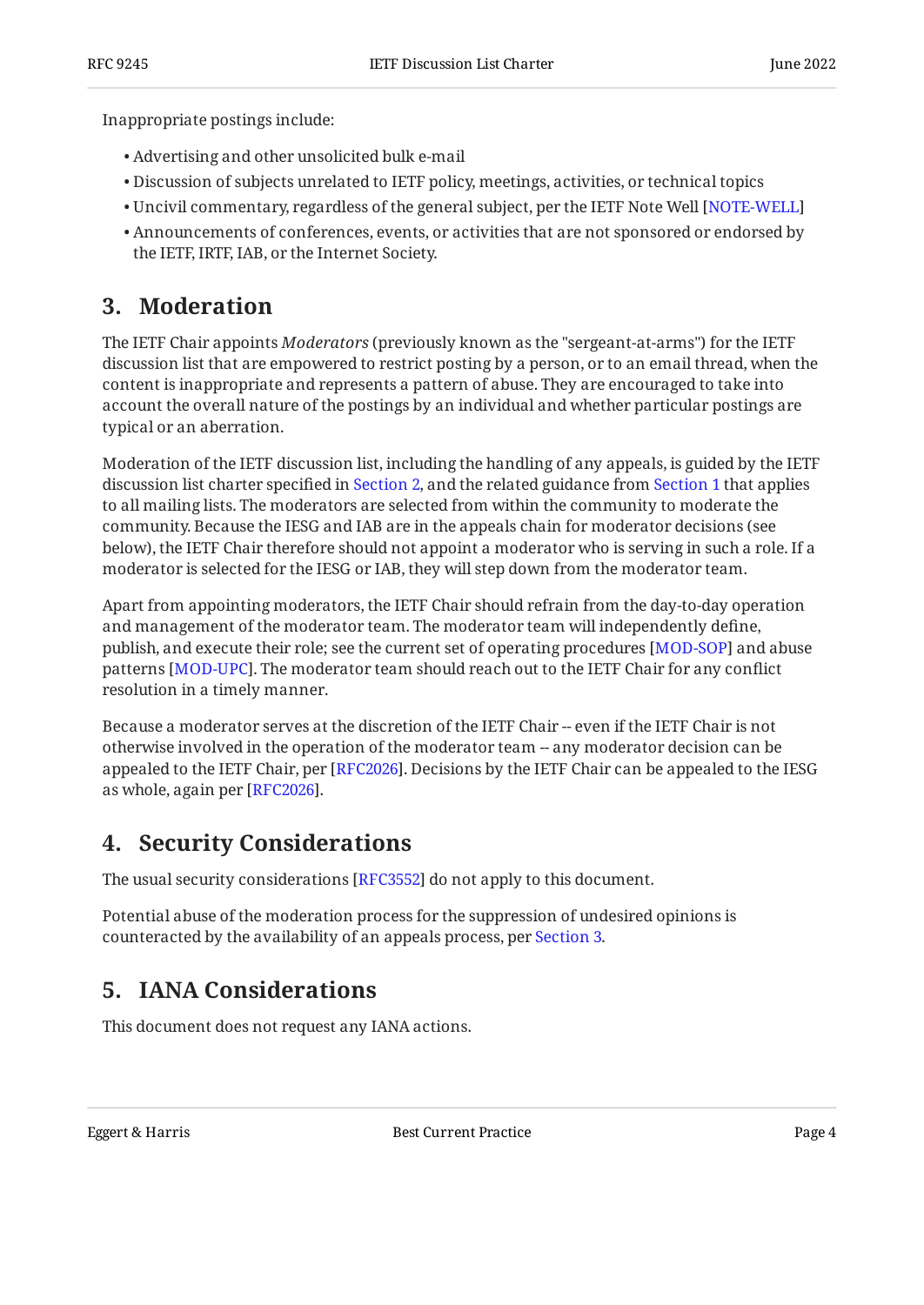#### <span id="page-4-1"></span><span id="page-4-0"></span>**[6. References](#page-4-0)**

#### **[6.1. Normative References](#page-4-1)**

<span id="page-4-13"></span>**[RFC2026]** Bradner, S., "The Internet Standards Process -- Revision 3", BCP 9, RFC 2026, DOI 10.17487/RFC2026, October 1996, [<https://www.rfc-editor.org/info/rfc2026](https://www.rfc-editor.org/info/rfc2026)>.

#### <span id="page-4-2"></span>**[6.2. Informative References](#page-4-2)**

- <span id="page-4-7"></span>**[ADMIN-DISCUSS]** IETF, "admin-discuss -- Discussion list for IETF LLC administrative issues", . [<https://ietf.org/mailman/listinfo/admin-discuss](https://ietf.org/mailman/listinfo/admin-discuss)>
- <span id="page-4-9"></span>**[ARCH-DISCUSS]** IAB, "Architecture-discuss -- open discussion forum for long/wide-range architectural issues", <https://ietf.org/mailman/listinfo/architecture-discuss>.

<span id="page-4-8"></span>**[IETF-ANNOUNCE]** IETF, "IETF-Announce -- IETF announcement list. No discussions.", [<https://](https://ietf.org/mailman/listinfo/ietf-announce) . [ietf.org/mailman/listinfo/ietf-announce](https://ietf.org/mailman/listinfo/ietf-announce)>

- <span id="page-4-3"></span>**[IETF-DISCUSS]** IETF, "ietf-IETF-Discussion", <https://ietf.org/mailman/listinfo/ietf>.
- <span id="page-4-11"></span><span id="page-4-10"></span>**[LAST-CALLS]** IETF, "last-call -- IETF Last Calls", <https://ietf.org/mailman/listinfo/last-call>.
	- **[MOD-SOP]** IETF, "Sergeant-at-Arms Standard Operating Procedures", commit c1abcb0, 9 October 2019, <https://github.com/ietf/saa/blob/main/sop.md>.
	- **[MOD-UPC]** IETF, "Unprofessional commentary", commit e120305, 8 October 2019, [<https://](https://github.com/ietf/saa/blob/main/unprofessional-commentary.md) . [github.com/ietf/saa/blob/main/unprofessional-commentary.md>](https://github.com/ietf/saa/blob/main/unprofessional-commentary.md)
- <span id="page-4-12"></span><span id="page-4-6"></span>**[NON-WG-LISTS]** IETF, "Non-Working Group Email List Guidelines", [<https://ietf.org/how/lists/](https://ietf.org/how/lists/nonwglist-guidelines/) . [nonwglist-guidelines/](https://ietf.org/how/lists/nonwglist-guidelines/)>
- <span id="page-4-16"></span><span id="page-4-15"></span><span id="page-4-5"></span><span id="page-4-4"></span>**[NOTE-WELL]** IETF, "Note Well", [<https://ietf.org/about/note-well/>](https://ietf.org/about/note-well/).
	- **[RFC3005]** Harris, S., "IETF Discussion List Charter", BCP 45, RFC 3005, DOI 10.17487/RFC3005, November 2000, <https://www.rfc-editor.org/info/rfc3005>.
	- **[RFC3160]** , Harris, S. "The Tao of IETF A Novice's Guide to the Internet Engineering Task Force", RFC 3160, DOI 10.17487/RFC3160, August 2001, [<https://www.rfc-editor.org/](https://www.rfc-editor.org/info/rfc3160) . [info/rfc3160>](https://www.rfc-editor.org/info/rfc3160)
	- **[RFC3184]** Harris, S., "IETF Guidelines for Conduct", RFC 3184, DOI 10.17487/RFC3184, October 2001, [<https://www.rfc-editor.org/info/rfc3184](https://www.rfc-editor.org/info/rfc3184)>.
	- **[RFC3552]** Rescorla, E. and B. Korver, "Guidelines for Writing RFC Text on Security Considerations", BCP 72, RFC 3552, DOI 10.17487/RFC3552, July 2003, <[https://](https://www.rfc-editor.org/info/rfc3552) . [www.rfc-editor.org/info/rfc3552>](https://www.rfc-editor.org/info/rfc3552)

<span id="page-4-14"></span>Eggert & Harris **Best Current Practice** Page 5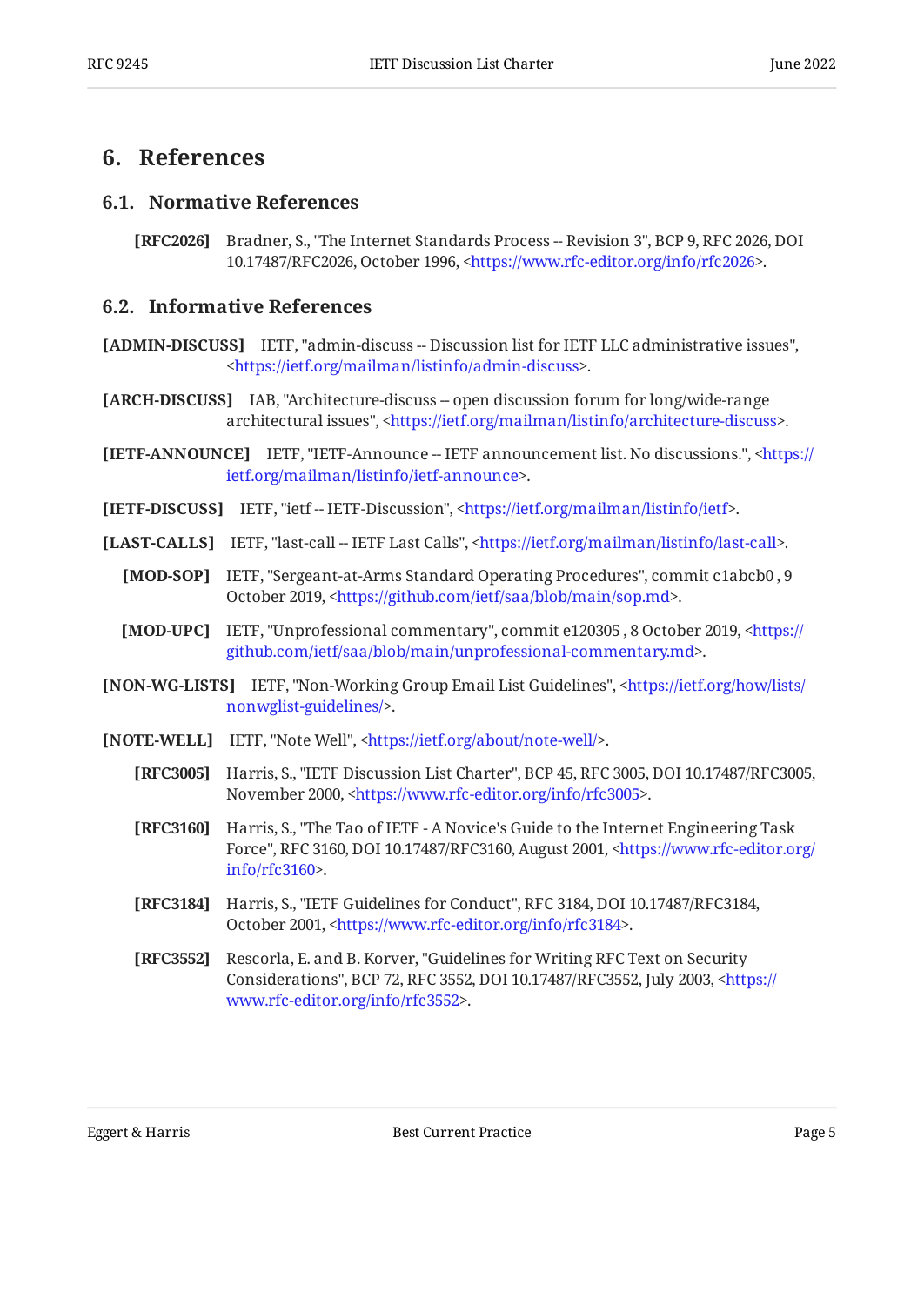- <span id="page-5-3"></span>**[RFC3683]** Rose, M., "A Practice for Revoking Posting Rights to IETF Mailing Lists", BCP 83, **[RFC7154]** Moonesamy, S., Ed., "IETF Guidelines for Conduct", BCP 54, RFC 7154, DOI 10.17487/ RFC 3683, DOI 10.17487/RFC3683, March 2004, [<https://www.rfc-editor.org/info/](https://www.rfc-editor.org/info/rfc3683) . [rfc3683](https://www.rfc-editor.org/info/rfc3683)>
- <span id="page-5-1"></span>RFC7154, March 2014, <https://www.rfc-editor.org/info/rfc7154>.
- <span id="page-5-2"></span>**[RFC7776]** Resnick, P. and A. Farrel, "IETF Anti-Harassment Procedures", BCP 25, RFC 7776, DOI 10.17487/RFC7776, March 2016, <https://www.rfc-editor.org/info/rfc7776>.

### <span id="page-5-0"></span>**[Acknowledgements](#page-5-0)**

Susan R. Harris authored [RFC3005], which this document replaces. In addition to many technical contributions to the IETF, Susan authored a number of other foundational documents, such as the original "IETF Guidelines for Conduct" [RFC3184] and the original "Tao of the IETF" [RFC3160]. Susan R. Harris passed away in early 2022. This document is dedicated to her memory, as a small token of appreciation of her many contributions.

The following people have made other contributions to this document:

- Adrian Farrel
- Barry Leiba
- Ben Kaduk
- Brian Carpenter
- Carsten Bormann
- Christian Huitema
- Dhruv Dhody
- Eric Rescorla
- Eric Vyncke
- Francesca Palombini
- John Scudder
- Lloyd Wood
- Martin Thomson
- Robert Wilton
- Subramanian Moonesamy
- Stephen Farrell